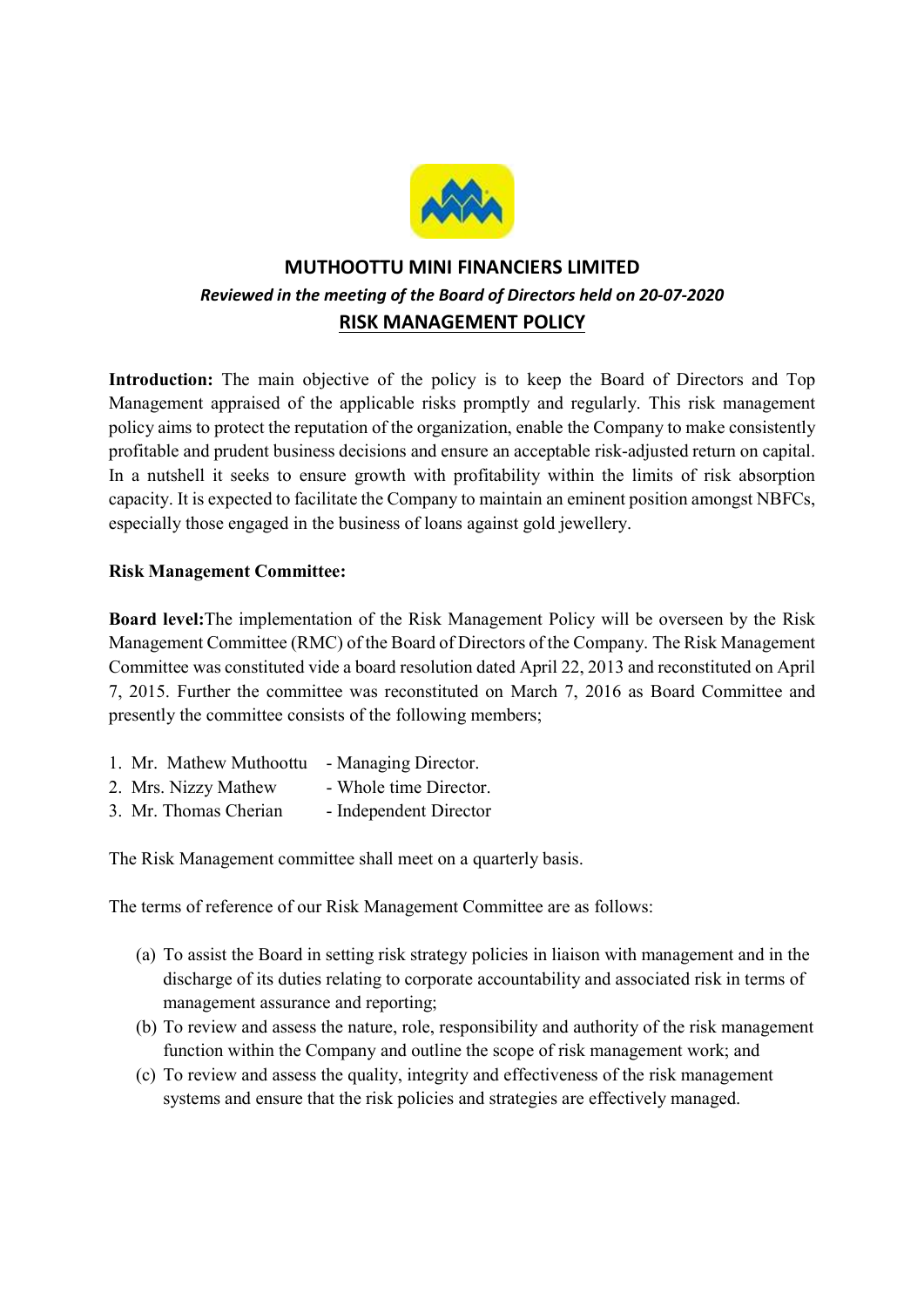## Executive level Committee:

The Senior Management comprising the following members shall review the risk on an ongoing basis and submit their reports to the Risk Management committee of the Board of Directors.

Mathew Muthoottu- Managing Director Senmon- Head Operations Ann Mary George- Chief Financial Officer Manoj Nair- SVP- legal

### **Major Risks:**

Like most other financial undertakings / businesses such as Banks, NBFCs the Company too is faced with the same 3 broad categories of risks as listed under:

# I) Credit Risk:

## General:

Credit risk is perceived to be relatively lower due to the secured nature of loans taken up by the Company viz. loans against gold ornaments. Credit risk denotes the risk of loss arising from a default committed by the borrower to repay the principal and interest as per the contractual obligation. The objective of credit risk management is to ensure the overall health of the credit portfolio through an evaluation of the credit process, creditworthiness of each customer, new or existing, assessment of the risks involved and ensuring a measured approach to address the risks. Scope for violations will be restricted through system based controls wherever feasible and desirable. In the business of gold loans the security is in the possession of the lender and is also comparatively liquid.

Credit risk management will include a continuous review of the existing controls and monitoring of the systems for identification and mitigation of the various risk factors.

### Loan / Auction Policies:

Loans will be governed by the Loan Policy approved by the Board. Credit quality may be adversely affected mainly by the diminution in collateral value with or without non-servicing of interest by the borrower.

Credit risk management systems and practices will be in line with the approach laid down by the Loan and Auction policies.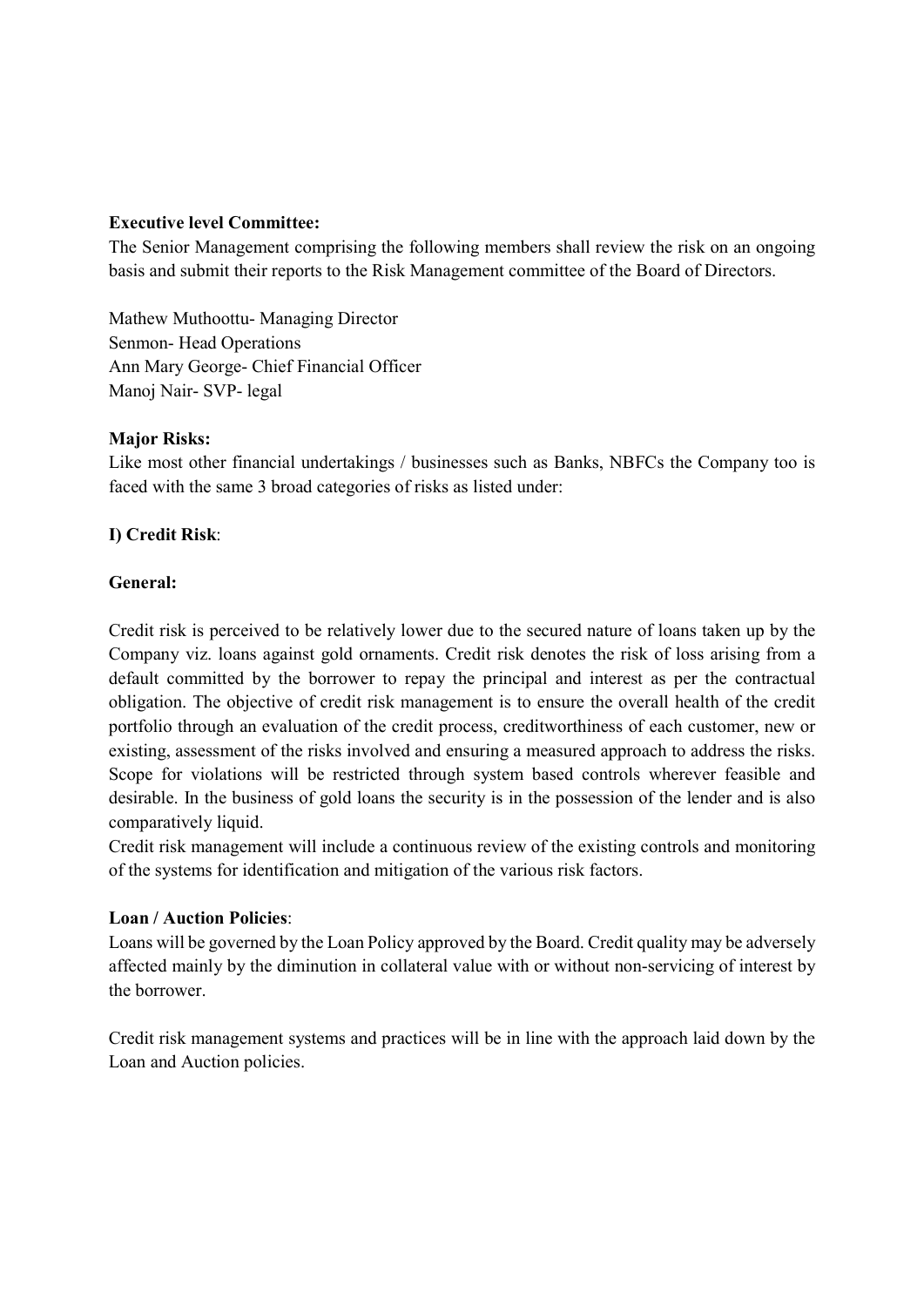## Appraisal of gold – procedures and expertise:

Gold ornaments offered by loan applicants for availing loan there against will be correctly appraised for actual gold content i.e. purity. Employees at the branches will be provided regular and effective training from time to time to improve their gold appraisal skills using traditional tests such as nitric acid, smell, color, sound etc. Company will also endeavor to create an in- house cadre of gold appraisal experts and progressively upgrade their skills.

## Unique Customer Identification number:

A unique customer identification number will be provided to each customer to facilitate tracking exposures of individual customers, studying the nature of transactions and prevent the creation of new customer account for an existing customer.

## Assuming and monitoring large individual exposures:

Like all other lending institutions large exposures to individual borrowers carry relatively higher credit risk .Sanction of large exposures will be subject to suitable checks, prudent practices and adequate controls for which there will be a structured delegation of sanctioning powers.

Servicing of interest & prompt repayment of dues shall be closely and individually monitored. Additionally, the collateral coverage of each individual high exposure borrower will also be monitored.Assumption and monitoring of large exposures on individual borrowers will also keep in view the directives of RBI relating to KYC and Anti-Money Laundering from time to time.

# Risk gradation of borrowers:

Loans of relatively large amounts to certain categories of customers such as goldsmiths, jewellers etc. perceived to be risky will be restricted and considered only after proper checks and controls. An effective system for monitoring such loans along with suitable controls will be put in place to mitigate the consequent risks. Risk gradation of each customers and individual disbursements will be ensured and the parameters periodically reviewed.

### Loan Documentation:

Even though the loans are secured with acceptable collateral correct and legally valid documentation will be ensured to comply with good practices and legal requirements to protect the Company's interests in any eventuality and regulatory directives that may be applicable. There shall be a standard loan application form to be submitted by applicants. After compliance with KYC procedures and verification of the gold ornaments sanction of the loan will be conveyed in a standard loan sanction format with all terms and conditions clearly listed therein.The documentation will be reviewed periodically.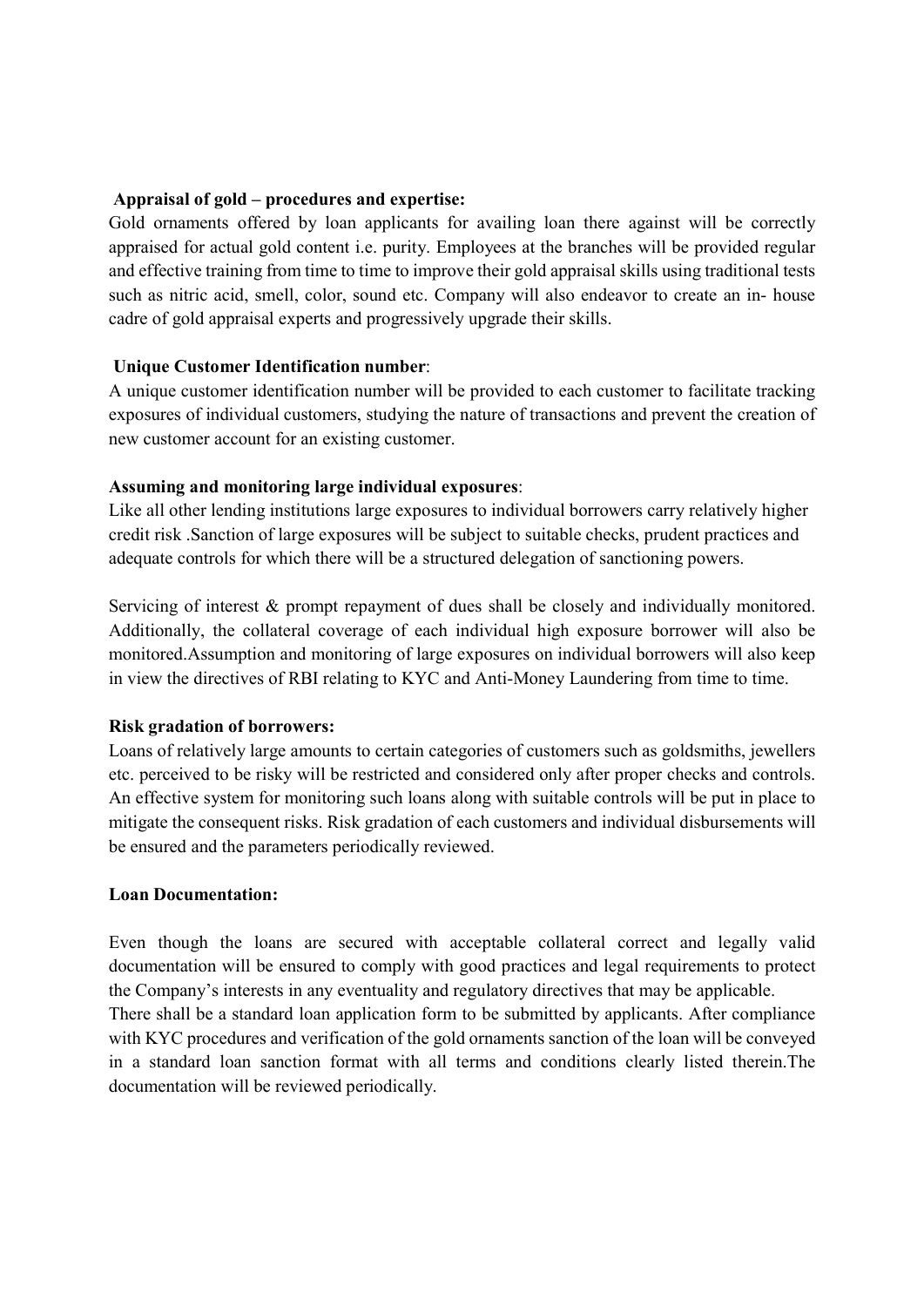### Challenges to Credit Risk Management in COVID-19 Pandemic time.

In the aftermath of the pandemic, people of our Country are facing the adverse impact on their income due to lack of business and/or employment opportunities to a large section of the population. To give borrowers a relief from the additional burden of repayment on loans availed of by them from financial institutions, every Bank/NBFC has to follow the guidelines of Moratorium policy extended by the Reserve Bank of India. Now moratorium on loans stand extended up to August 31, 2020. Repayment of loans including Interest and Principal have been deferred till 31/8/2020 based on the norms prescribed by RBI.

Adverse impact of moratorium to the Company will be by way of reduced cash flow during this period and many accounts turning to non-performing loans after the moratorium is over. Gold prices are steadily going up which will continue to offer value to our security. But the challenges of recovery to normal closure and further by Gold auction will be a daunting task for the Company and will lead to significant credit risk. The Management shall strive to review the Covid impact on the cash flows on a regular basis .

II) Market Risk: It comprises pricing and liquidity.

- a. Price & Interest Rate: Loan to Value at which loan is sanctioned and the subsequent price movements in gold play a crucial role. Significantly downward movement in the gold prices especially when accompanied by non-servicing of interest can impact the Company's financials significantly. Gold loans are granted for a tenor of a maximum 1 year which is essentially short term. Interest rates to be charged on the gold loans are fixed from time to time based on the overall cost of borrowings / funds from the various funding sources inter alia.
- b. Liquidity, Maturity Mismatch: These are offset to a significant extent by the short term nature of the loans and the corresponding funding avenues for such assets. The source of funds and cost of funds to be deployed in lending against gold jewellery has to be constantly monitored.

### The following aspects assume relevance and will be monitored on regular basis:

- i) Loans schemes are of short term nature with tenor not exceeding 1 year.
- ii) Funding of loans is done through a combination of equity, short term bank borrowings and liability products such as NCDs.
- iii) Aiming at continuous diversification of borrowings through a number of banks.
- iv) Implementing a robust collection and recovery mechanism. This would include an efficient auction procedure for expeditious realization of security.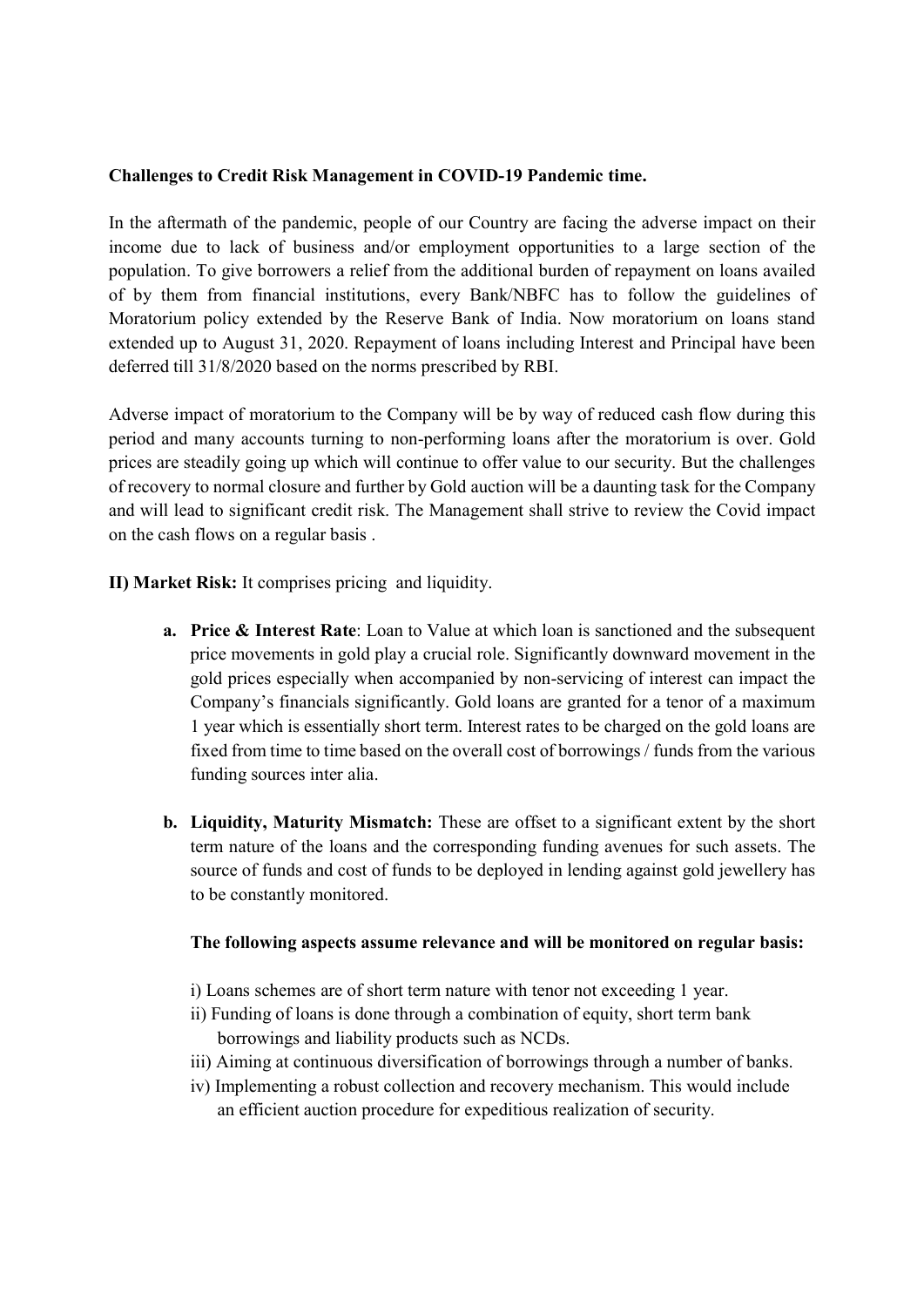- v) Efficient cash management system to ensure optimum cash holding and reduce idle cash.
- vi) Calibrating business growth based on the funding level / options available.
- vii) Maintaining an adequate level of undrawn borrowing limits from banks for contingencies.
- viii) Deploying short term surplus, if any, in the form of liquid investments made in approved institutions / schemes.
- ix) Plough back of a major portion of the net profit into the business.
- x) Investing in fixed assets only to the bare minimum.
- xi) Reducing the level of non- performing loans.

III) Operational Risk: Given the inherent nature of the gold loan business operational risk is perceived to be comparatively higher and calls for implementation, development and continuous review of the existing internal checks and controls.

## a) Storage of gold ornaments, Concept of joint custody:

Gold ornaments will be stored in a safe and secure manner in burglar proof safes of acceptable grade manufactured by reputed companies or in steel almirahs or storage bins kept within the 'strong' rooms built as per specifications. The principle of 'joint custody' will apply for custody of the valuable as well as for the operations of the safe / strong room and for locking arrangements.

### b) Verification of gold:

Gold ornaments will be kept segregated account wise and subject to periodical verification by Internal Auditors and other authorized officials at such frequency as may be decided from time to time considering the risk factors. External agencies, such as lending banks or external auditors, may also be permitted access for verification of gold as may be stipulated in the loan agreement or terms of engagement. Clear instructions with suitable controls will be in place while permitting outside agencies access to verification. A history of verification of each pledge will also be maintained in the system.

### c) Insurance:

Adequate insurance cover of the collateral (gold ornaments) will be obtained from a reputed Insurance Company encompassing risks such as burglary, fire and transit. As full compensation to the borrowers would have to be made the gold will be covered at replacement value which would include, apart from the metal value, the making charges of the jewellery. The clauses / covenants of the policy will be scrutinized minutely and fully understood by the concerned officials.

### d) Opening and location of branches:

While branches will be located after the business potential is ascertained on the basis of an objective survey the assessment /perception of security threat will be given due weightage in the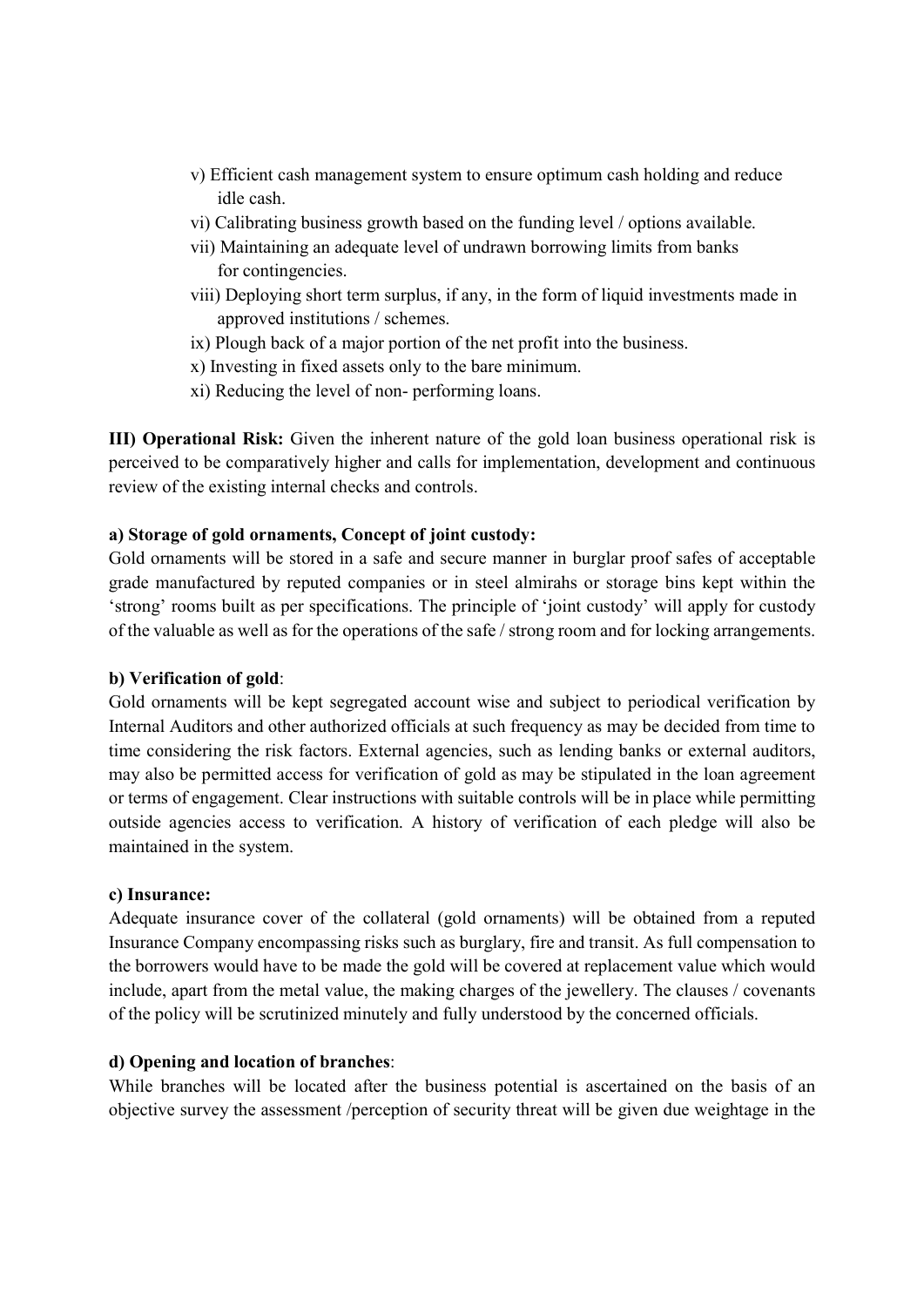selection of premises considering the contractual liability of the Company to return the pledged gold to the borrowers without loss. Title of the lessor or landlord to the property will be confirmed and a legally enforceable 'lease agreement' executed by authorized persons before possession of the premises taken. In case of already existing premises with high risk perception or facing other operational problems appropriate mitigatory steps will be taken.

## e) System & Procedures / Process improvements / Automation :

Definition of proper system & procedure for the various functions ensures uniformity in work processes, reduces errors, builds internal checks, speeds up work and enhances the overall efficiency. The existing system and procedures will be continuously reviewed to confirm its effectiveness and to plug the gaps, if any, across all offices of the Company.

# f) Frauds:

Control systems will be defined and developed in a manner to prevent commission of frauds by employees and customers and also facilitate early detection of frauds. Control mechanisms, as far as feasible and desirable, will be system driven so that there is a clear trail to analyse the root cause and identify the culprits. A repository of information and analysis of major instances of fraud, giving the root causes alongwith remedial measures taken, will be compiled and periodically updated as a preventive tool.

## g) Security Arrangements – Physical & Electronic:

Security arrangements to protect the employees, the assets of the Company and especially the gold pledged by borrowers are critical. Norms for providing Security Guards (armed or unarmed) at various offices will be laid down based on the risk perceptions, vulnerability and potential for loss. The Company will put in place an effective mechanism to monitor the security arrangements including adoption of centrally monitorable security solutions. Guidelines on storage and retention of CCTV video images at the central and local location for retrieval will be in place

### h) Business Continuity Plan:

A well drafted and vetted Business Continuity Plan (BCP) will be in place to ensure uninterrupted conduct of critical business operations through a detailed set of instructions and procedures to be observed in the event of any disruption, internal or external. The BCP shall be dovetailed into the IT System and the Disaster Recovery Plan. The BCP shall cover Head Office, Regional Offices, Branches and other offices,if any.

# i) Risk Gradation of Branches:

Every branch will be graded into 3-4 risk tiers based on the various factors prevalent at the particular branch to facilitate focused monitoring. The factors will be financial Viz. business level, recovery, auctionaccounts, history of spurious pledges, new customer acquisition, diversified credit risk /customer concentration, operational and appraisal experience of employees, Audit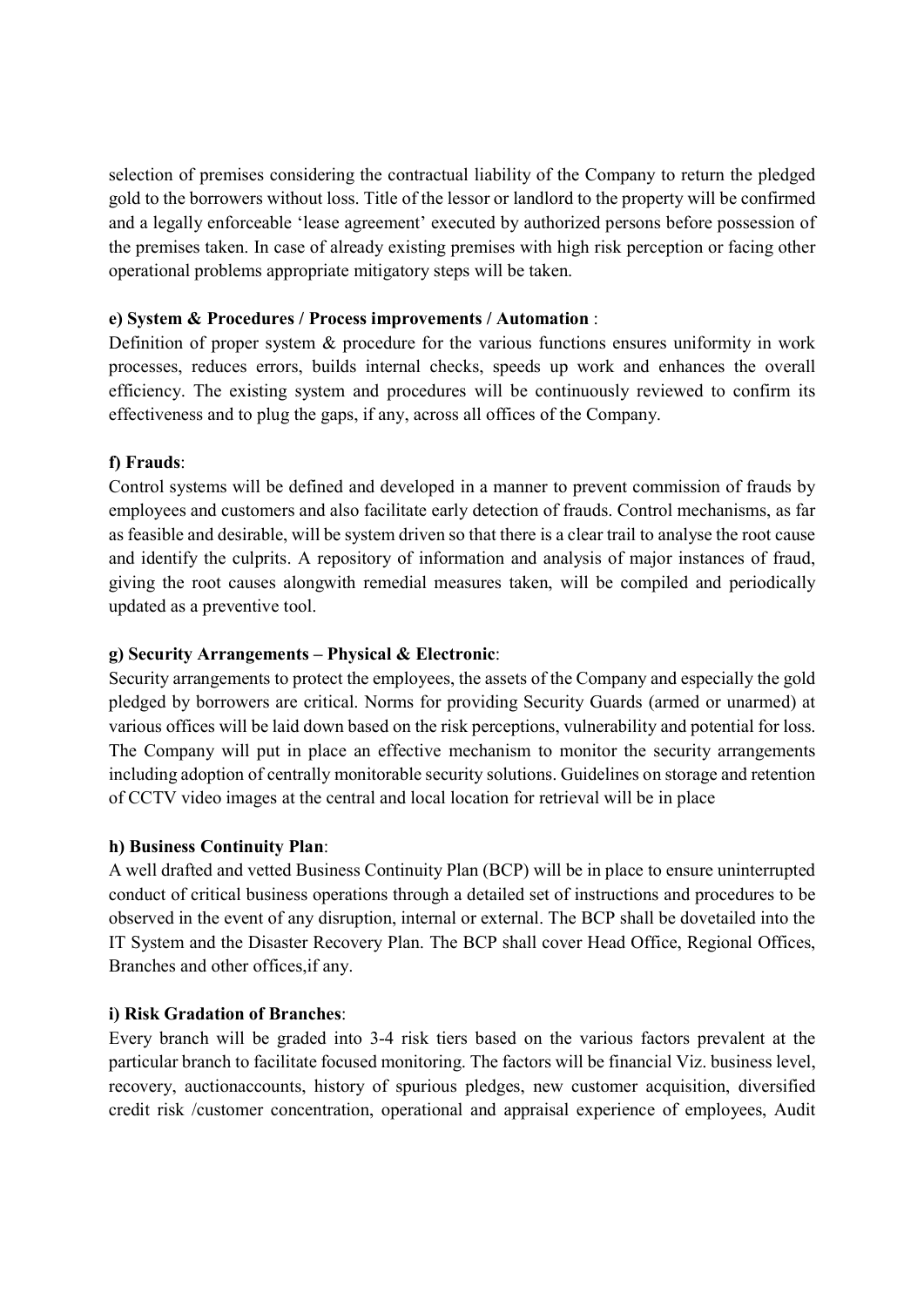irregularities etc.& nonfinancial Viz. quantity of gold stored, location of premises, customer footfalls, protective arrangements, number of employees including male female composition, tenure of employees at the branch etc.

## j) Human Resources:

The business of gold loans, as of now, is significantly labour intensive and is highly dependent on quality and effectiveness of employees at various levels in the organization structure. HR policies will provide asuitable governance structure to enable the Company to grow and proactively meet with the emerging challenges in business

## K) Know Your Customer & Anti Money Laundering norms :

The Company will adopt a KYC Policy in line with RBI directives duly approved by the Board. Strict compliance with KYC norms as laid down in the policy will be ensured by the Operations Dept. Compliance will be monitored on regular basis by the Risk Management Dept Cash Transaction Reports / Suspicious Transactions Report will be submitted to the Financial Intelligence Unit as mandated by RBI instructions.

# L) Elevated Operational risks during the current COVID situation.

The spread of Covid-19 pandemic across the country have several impact on our business which depends heavily on verification of gold ornaments, cash and other valuables at regular intervals. In the present situation the movement of Auditors have become difficult on account of travel restrictions and non-availability of transport vehicles. Thus regular inspection and audit are getting hampered. If the situation continues for long, chances of delayed detection of irregularities in gold loans like spurious ornaments, low purity articles, violation of Loan to value norms etc could be on the increase. It may also result in increase in frauds when supervision by auditors become irregular in branches.

With limited resources, the audit shortfall is to be mitigated by strictly following the norms prescribed in the internal Audit policy, which prescribes a risk gradation based audit.

# IV) Residual Risks:

### IT Risk

A secured system of access control, both on-site and remote, including password management and secrecy will be in place and reviewed periodically. Password will be linked to the individual user. Access to data / applications will be on a 'need-to-know' basis. Transaction rights will be conferred only on those requiring it by virtue of the nature of their duties. Suitable anti- virus software will be loaded in the central server and at all user points and updated regularly. A regular 'system audit'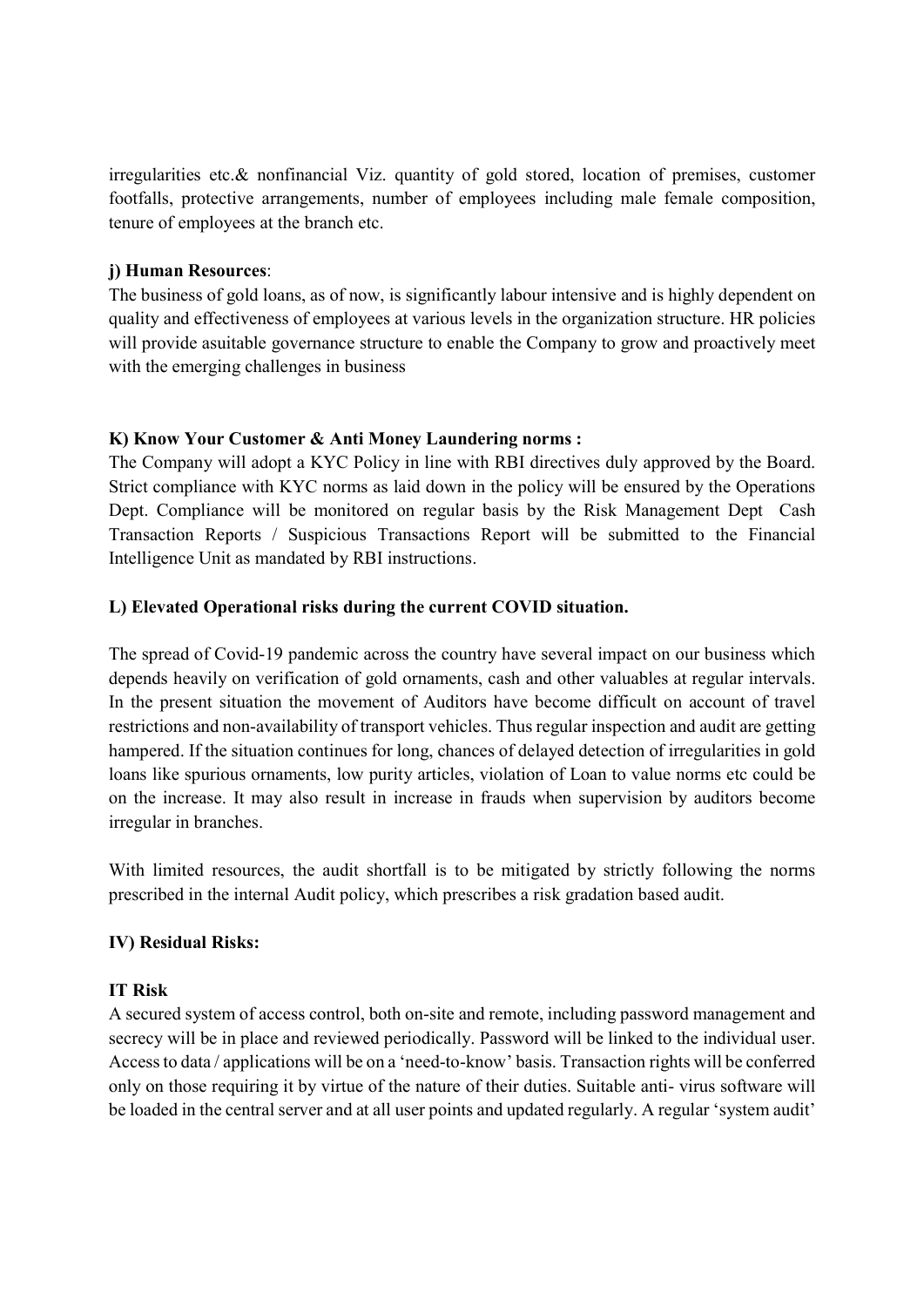will be conducted to cover both hardware and software and the irregularities immediately addressed. Only authorized and licensed software will loaded in to the system – central and at various user points. The licensing position will be reviewed periodically to guard against violations of IT Copyrights / Laws.

# Regulatory / Compliance Risk

The Company is an NBFC coming under the regulatory purview of the Reserve Bank of India, SEBI, Stock Exchange and Ministry of Corporate Affairs. In addition the Company is also required to comply with various central, state and commercial laws applicable in the conduct of the various activities of the business. The Company recognizes that the regulatory landscape is under periodical review and this requires the Company to be proactively prepared, as best as possible, to meet with the challenges posed by the changes.

# Competition Risk:

Competition risk represents the challenges to business arising from an increasing number and intensity of other existing or new firms engaged in the same business which threaten business growth and could eat away the market share of the Company's business.

The Company will broadly address the risks of competition by:

i) Accepting and recognising the presence of competitors as a fact of business. Such competition could be universal and area specific.

ii) Identifying the major and nearest competitors for benchmarking performance.

iii) Assessing the business strategies of competitors and ensuring suitable counterveiling mechanisms to meet such threats.

iv) Studying and comparing (with) the performances of the competitors with judiciously collected information and data.

v) Continuously reviewing existing products and services to ensure that they are in tune with market demand and customer expectations keeping in view the regulatory guidelines.

vi) Recognising the need to reduce unproductive costs and improve the productivity of employees to make the offerings more competitive.

vii) Studying or anticipating customer preferences and accordingly developing new products and services with visible value addition to be ahead of other market players.

viii) Ensuring transparency and fairness in dealings with customers and adopting / promoting customer service excellence as an important selling tool.

# REPUTATION RISK :

Reputation risk is the loss caused to the Company due to its image or standing being tarnished by certain incidents or actions arising from its business operations. Such incidents or actions may be